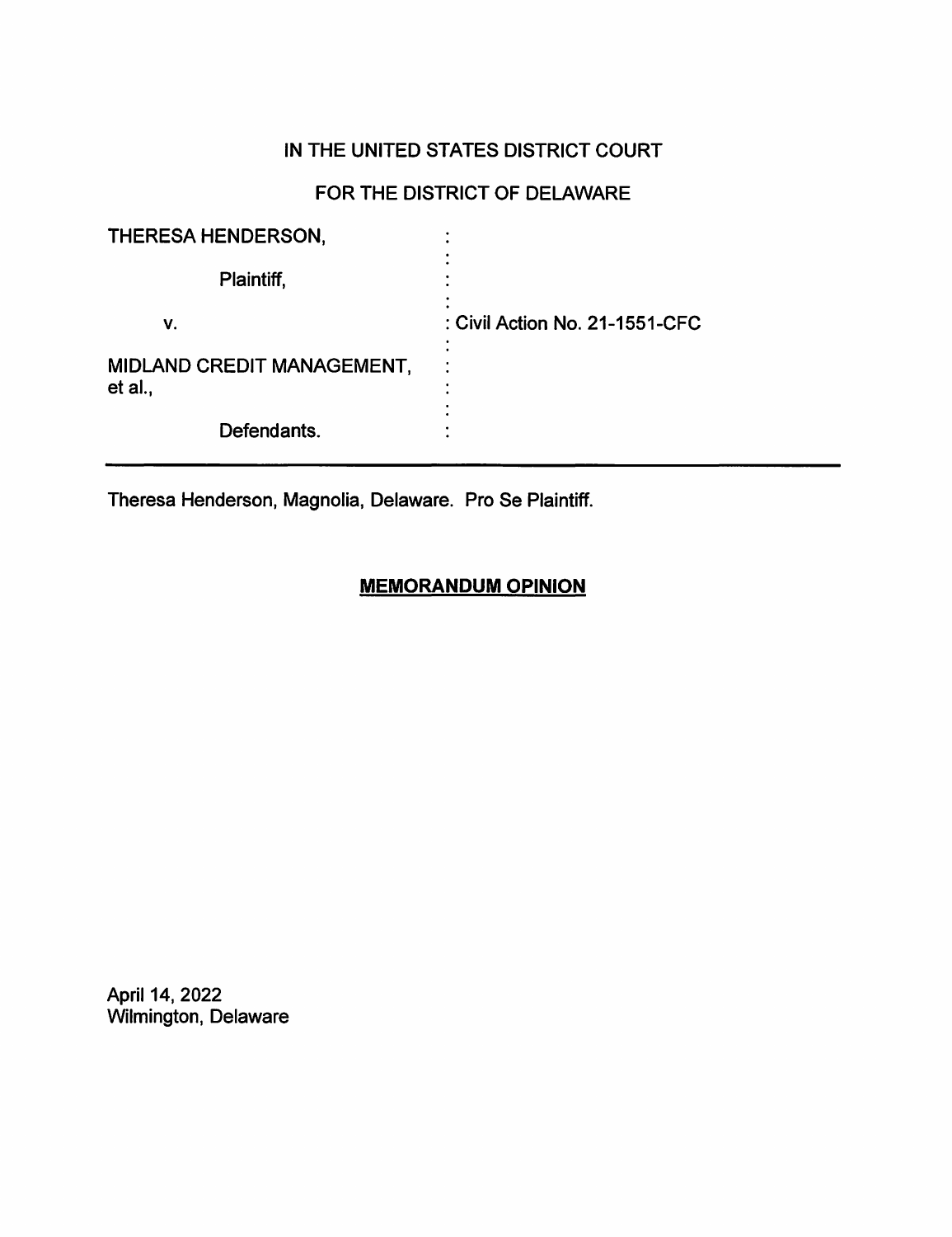Commo<u>lly</u>, Commonly

Plaintiff Theresa Henderson appears pro se and has been granted leave to proceed in forma pauperis. (D.I. 4) She filed this action pursuant to the Fair Debt Collections Practices Act (FDCPA), 15 U.S.C. § 1692 and the Fair Credit Reporting Act (FCRA), 15 U.S.C. § 1681. (D.I. 2) She has also filed a motion for an injunction. (D.I. 6) The Court proceeds to screen the Complaint pursuant to 28 U.S.C. § 1915(e)(2)(B).

#### I. **BACKGROUND**

The following facts are taken from the Complaint and assumed to be true for screening purposes. See Umland v. PLANCO Fin. Servs., Inc., 542 F.3d 59, 64 (3d Cir. 2008). Plaintiff alleges violations of the FDCPA and the FCRA. She alleges that Defendants have continuously engaged in harassment, that she has a protected ADA disability, and she has experienced great stress and mental anguish at the hands of Defendants. (0.1. 2 at 4) Plaintiff alleges that Defendants have chosen to use frivolous litigation as the tool of choice for harassment and they will not stop using the legal system to abuse her. (Id. at 4-5) The Complaint refers to ongoing litigation in the lower State courts, but it does not provide the case number or the court where the case is filed. The Complaint contains numerous allegations regarding the acts of Defendants but does not state when or where the acts occurred, other than to say they occurred within the last twelve months.  $(d, at 7, 15-25)$  Finally, the Complaint refers to a number of documents, none of which are attached to the Complaint.

Plaintiff seeks injunctive relief as well as actual and statutory damages. (Id. at 26)

1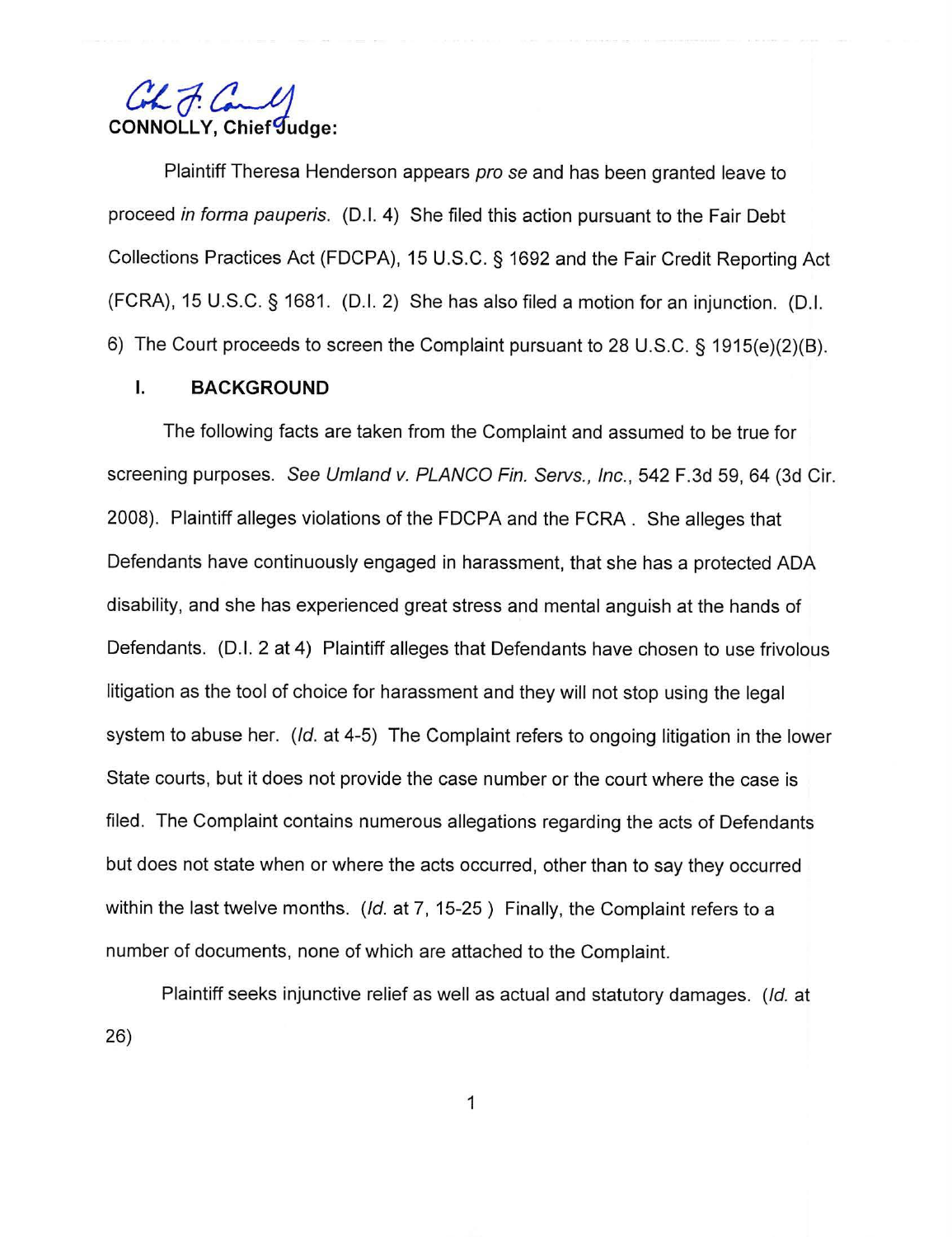#### II. **LEGAL STANDARDS**

A federal court may properly dismiss an action sua sponte under the screening provisions of 28 U.S.C. § 1915(e)(2)(B) if "the action is frivolous or malicious, fails to state a claim upon which relief may be granted, or seeks monetary relief from a defendant who is immune from such relief." Ball v. Famiglio, 726 F.3d 448, 452 (3d Cir. 2013). The Court must accept all factual allegations in a complaint as true and take them in the light most favorable to a pro se plaintiff. Phillips v. County of Allegheny, 515 F.3d 224, 229 (3d Cir. 2008); Erickson v. Pardus, 551 U.S. 89, 93 (2007). Because Plaintiff proceeds pro se, her pleading is liberally construed and her Complaint, "however inartfully pleaded, must be held to less stringent standards than formal pleadings drafted by lawyers." Erickson v. Pardus, 551 U.S. at 94 (citations omitted).

A complaint is not automatically frivolous because it fails to state a claim. See Dooley v. Wetzel, 957 F.3d. 366, 374 (3d Cir. 2020) (quoting Neitzke v. Williams, 490 U.S. 319, 331 (1989)); see also Grayson v. Mayview State Hosp., 293 F.3d 103, 112 (3d Cir. 2002). "Rather, a claim is frivolous only where it depends 'on an "indisputably meritless legal theory" or a "clearly baseless" or "fantastic or delusional" factual scenario."' Dooley v. Wetzel, 957 F.3d at 374 (quoting Mitchell v. Hom, 318 F.3d 523, 530 (2003) and Neitzke, 490 U.S. at 327-28).

The legal standard for dismissing a complaint for failure to state a claim pursuant to§ 1915(e)(2)(B) is identical to the legal standard used when ruling on Rule 12(b)(6) motions. Tourscher v. McCullough, 184 F.3d 236, 240 (3d Cir. 1999). However, before dismissing a complaint or claims for failure to state a claim upon which relief can be granted pursuant to the screening provisions of 28 U.S.C. § 1915(e)(2)(B), the Court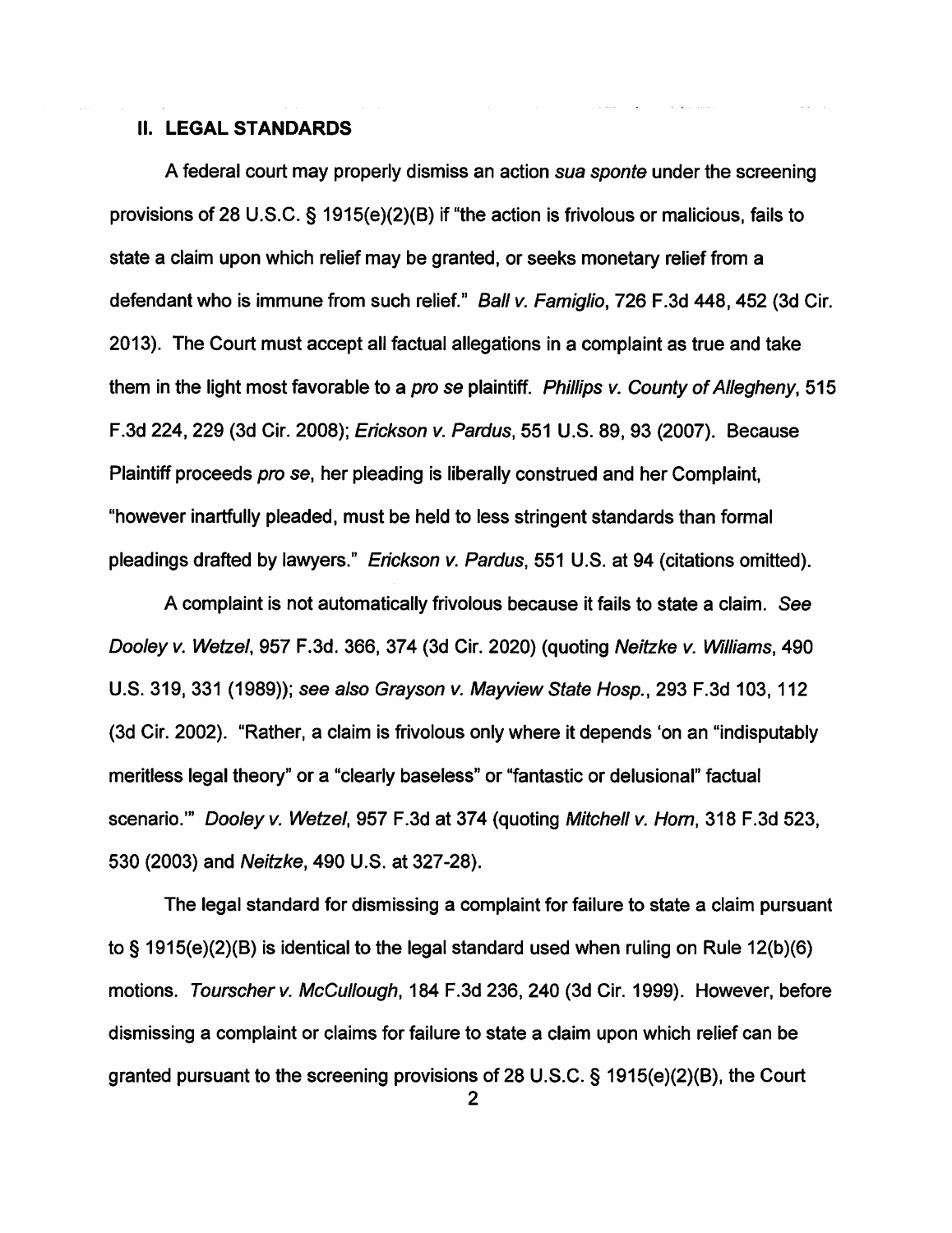must grant Plaintiff leave to amend the complaint unless amendment would be inequitable or futile. See Grayson v. Mayview State Hosp., 293 F.3d at 114.

A complaint may be dismissed only if, accepting the well-pleaded allegations in the complaint as true and viewing them in the light most favorable to the plaintiff, a court concludes that those allegations "could not raise a claim of entitlement to relief." Bell Atl. Corp. v. Twombly, 550 U.S. 544, 558 (2007). Though "detailed factual allegations" are not required, a complaint must do more than simply provide "labels and conclusions" or "a formulaic recitation of the elements of a cause of action." Davis v. Abington Mem'I Hosp., 765 F.3d 236, 241 (3d Cir. 2014) (internal quotation marks omitted). In addition, a complaint must contain sufficient factual matter, accepted as true, to state a claim to relief that is plausible on its face. See Williams v. BASF Catalysts LLC, 765 F.3d 306, 315 (3d Cir. 2014) (citing Ashcroft v. Iqbal, 556 U.S. 662, 678 (2009) and Twombly, 550 U.S. at 570). Finally, a plaintiff must plead facts sufficient to show that a claim has substantive plausibility. See Johnson v. City of Shelby, 574 U.S. 10 (2014). A complaint may not be dismissed for imperfect statements of the legal theory supporting the claim asserted. See id. at 10.

A court reviewing the sufficiency of a complaint must take three steps: (1) take note of the elements the plaintiff must plead to state a claim; (2) identify allegations that, because they are no more than conclusions, are not entitled to the assumption of truth; and (3) assume the veracity of any well-pleaded factual allegations and then determine whether those allegations plausibly give rise to an entitlement to relief. Connelly v. Lane Const. Corp., 809 F.3d 780, 787 (3d Cir. 2016) (internal citations and quotations omitted). Elements are sufficiently alleged when the facts in the complaint "show" that

3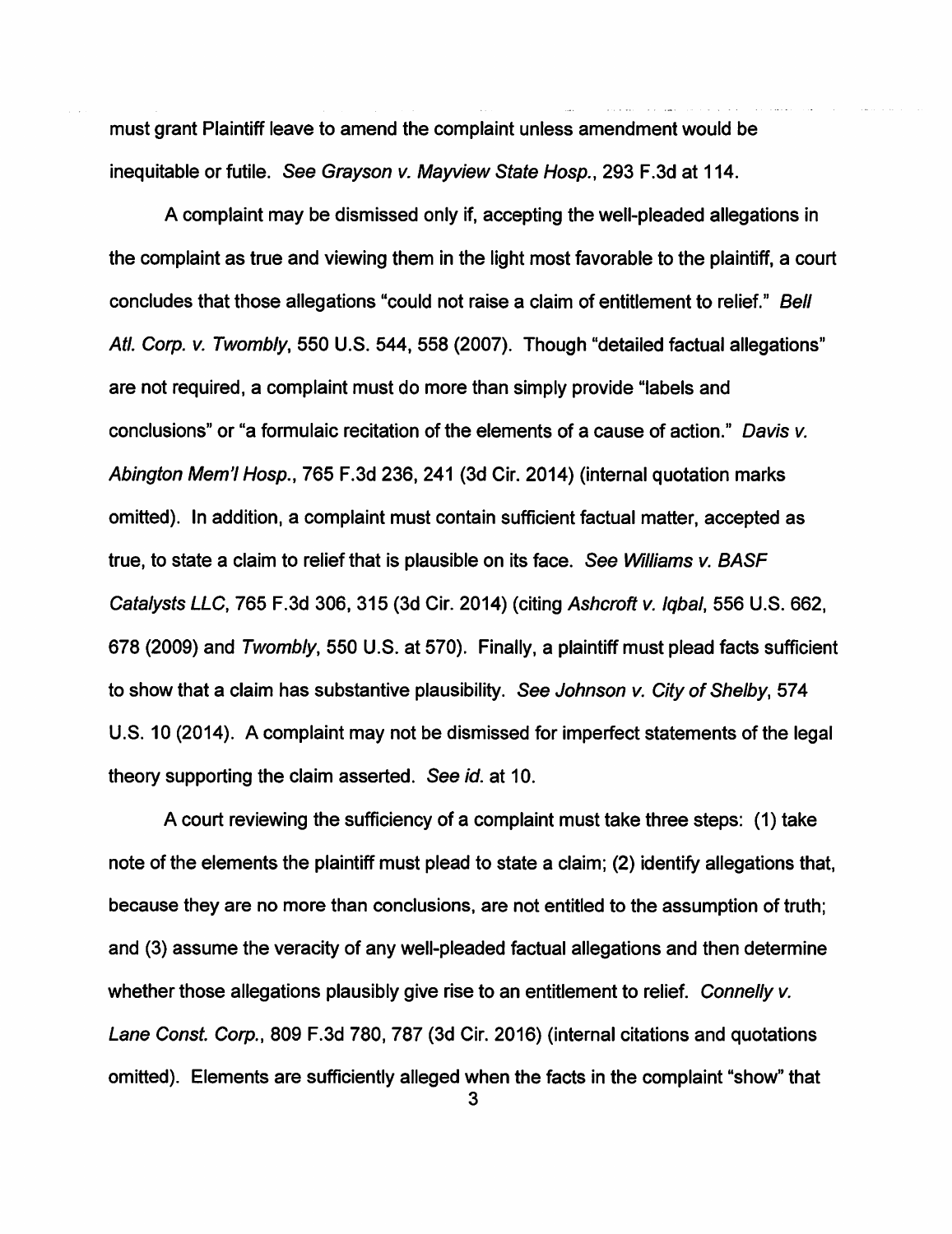the plaintiff is entitled to relief. Iqbal, 556 U.S. at 679 (quoting Fed. R. Civ. P. 8(a}(2)). Deciding whether a claim is plausible will be a "context-specific task that requires the reviewing court to draw on its judicial experience and common sense." Id.

#### Ill. **DISCUSSION**

While this Court construes pro se filings liberally, Erickson, 551 U.S. at 94, the Complaint fails to state claims upon which relief can be granted. It does not state when or where the alleged violations of the FDCPA and FCRA occurred, making it impossible for Defendants to adequately respond to the pleading. It repeatedly refers to harassing litigation but does not indicate where the alleged harassing case was filed and does not provide a case name or number of the harassing case.

In addition, Plaintiff's claims of violations of the FDCPA and FRCA are conclusory. See Iqbal, 556 U.S. at 678 (stating that a complaint will not suffice if it "offers [merely] 'labels and conclusions"' or "'naked assertion[s]' devoid of 'further factual enhancement"") (quoting Twombly, 550 U.S. at 555, 557). Merely recitation of an element of a cause of action or a bare conclusory statement is insufficient to state a claim. See Iqbal, 556 U.S. at 678. Because the Complaint does not meet the pleading requirements of Iqbal and Twombly, it will be dismissed pursuant to 28 U.S.C. § 1915(e}(2}(8}. Plaintiff, however, will be given leave to file an amended complaint.

Finally, Plaintiff asks this Court to enjoin Defendants from using the lower courts to harass Plaintiff, but the relief requested would be impossible to grant given the paucity of facts alleged. (See D.I. 6) Therefore, the motion will be denied.

4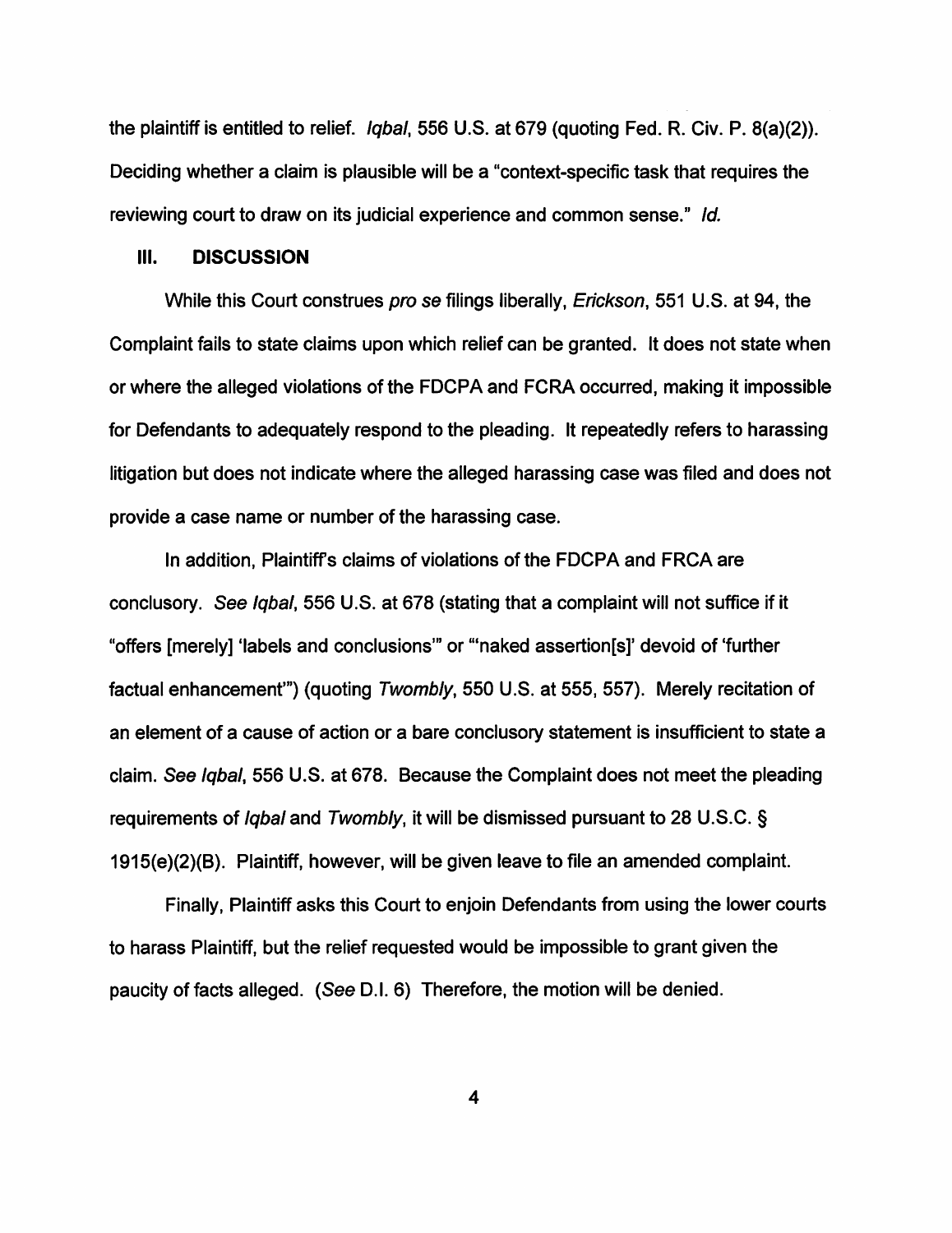## **IV. CONCLUSION**

For the above reasons, the Court will: (1) deny the motion for an injunction {D.I. 6); and (2) dismiss the Complaint pursuant to 28 U.S.C. § 1915{e){2){B){ii). Plaintiff will be given leave to amend.

n.

An appropriate Order will be entered.